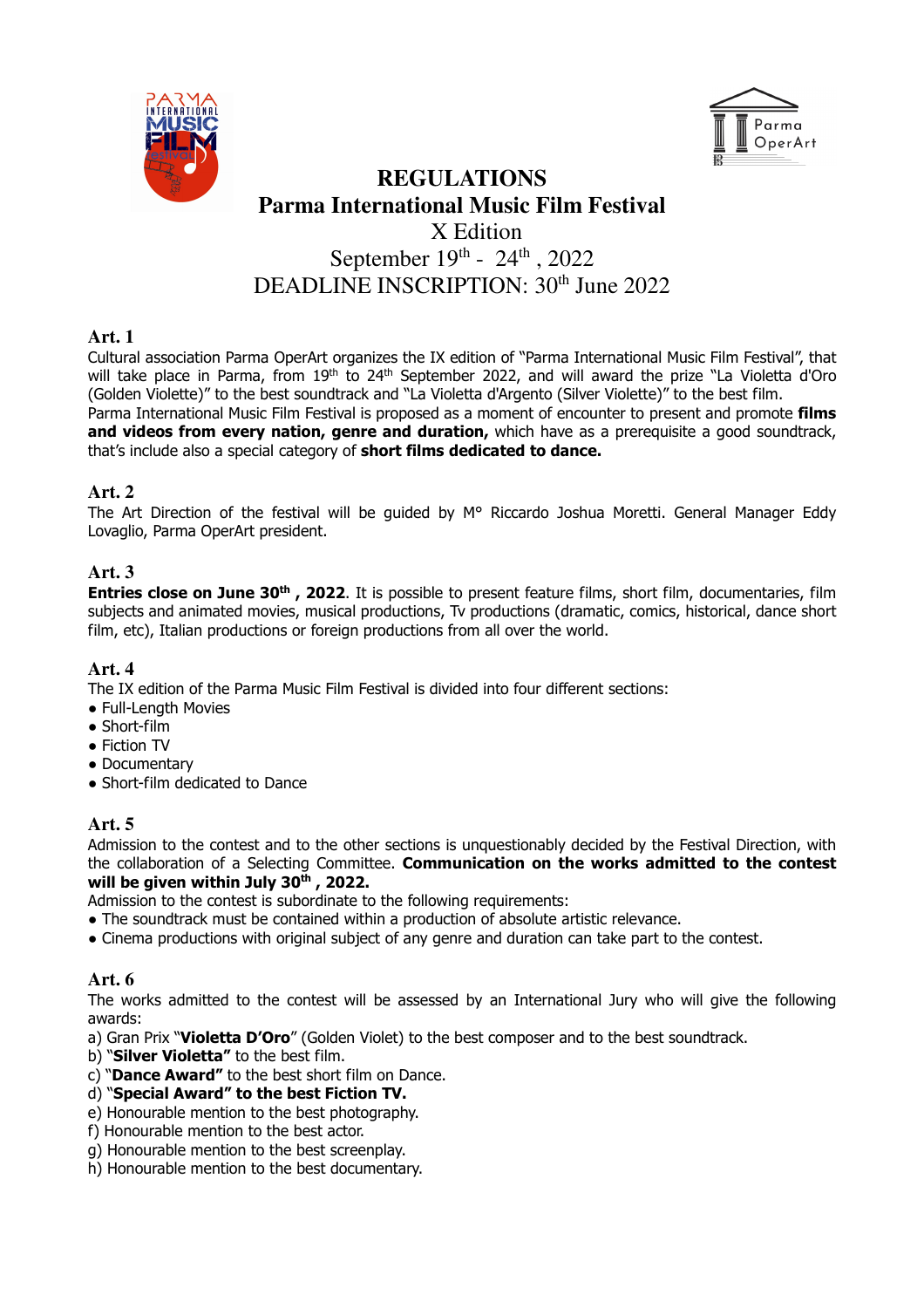#### **Special Awards:**

#### 1. "Luigi Malerba Award" to the best screenplay of short-film

2. "Special Award Art-Pop Jury" to the best production.

The announcement of the winners by the International Jury will take place at 6pm on Saturday

September  $24<sup>th</sup>$ , 2022, during the Awards Ceremony and Gala Dinner. The official Awards will be given during this ceremony. Those who will not be present to collect their prize can ask the shipping of it (in case of Honourable Mention), that will be the days after at their own expense. The organization is not liable for loss or damaged packages. The awards "Violetta Gold" and "Silver Violet" will be withdrawn only personally during the awards ceremony, they will be not shipped.

#### **Art. 7**

The films enrolled for the selection must be sent preferable with link of Vimeo or another similar **platform** with the entry form properly filled in and signed, and with the required informative material (see entry form), as well as the receipt of payment for the entrance fee, will have to be presented within June 30th 2022.

The copies sent for screening at the film festival, if the production is admitted in competition, must have subtitles in Italian or send to the Festival Organization script in English language for translation. It's possible to send DVD standard quality format (SD Pal-Ntsc) or file by internet platform.

#### **Art. 8**

Payment of  $\epsilon$  45,00 as entrance fee, for secretarial expenses, to the contest will be addressed to:

Associazione Parma OperArt c/o Banca Intesa Sanpaolo, at the branch 55000, Piazza Paolo Ferrari n. 10 – 20121 Milano, IBAN: IT63 E030 6909 6061 0000 0075 155, for foreign payments **BIC code: BCITITMM.** 

If you will do inscription with website Movibeta - www.movibeta.com - Click for Festival https://www.clickforfestivals.com - Festhome - https://festhome.com – **Film Freeway Festival** https://filmfreeway.com/festivals -with different discounts from site to site.

## **Art. 9**

Entry forms will have to be followed by the film synopsis, a short biography of the director, at least two highresolution photos taken from the work presented and at least one photo of the director. Foreign works presented for the selection will have to be followed by a short description in Italian or English. For the aforementioned material electronic format is preferable. Or send them by email to: info@parmaoperart.com For further information visit the website: www.parmamusicfilmfestival.com or phone +39 0521 1641083.

Shipment costs of the material for entry is on charge of the participants. As for customs, please write on the package the indication: "No commercial value, for cultural purposes only".

Works coming from Italy and other countries of the European Union will have to be sent to the following address:

Parma OperArt - Via G. Garibaldi n. 57 - 43121 Parma (ITALIA)

Works coming from Non-EU countries will have to be sent to the same address provided with all the necessary documents for customs clearance (pro-forma invoice).

No return of the DVD copies of non-admitted works is possible.

#### **Art. 10**

Texts and images of the films in the sections listed in Art.3 of the present Regulations will be used for publication on publishing material, on the Festival website and social networks, for the organs of information in relation to the Festival activities and at its discretion. Parma OperArt reserves the right to use for its promotion short passages of the works presented on local and non-local TV channels, or in the Internet, in 2022 or also for the promotion of the next festivals. Any single Author or Producer is responsible for the contents of his works and declares, through the Festival entry, having fulfilled every obligation towards a third part deriving from the use of materials subject to copyright.